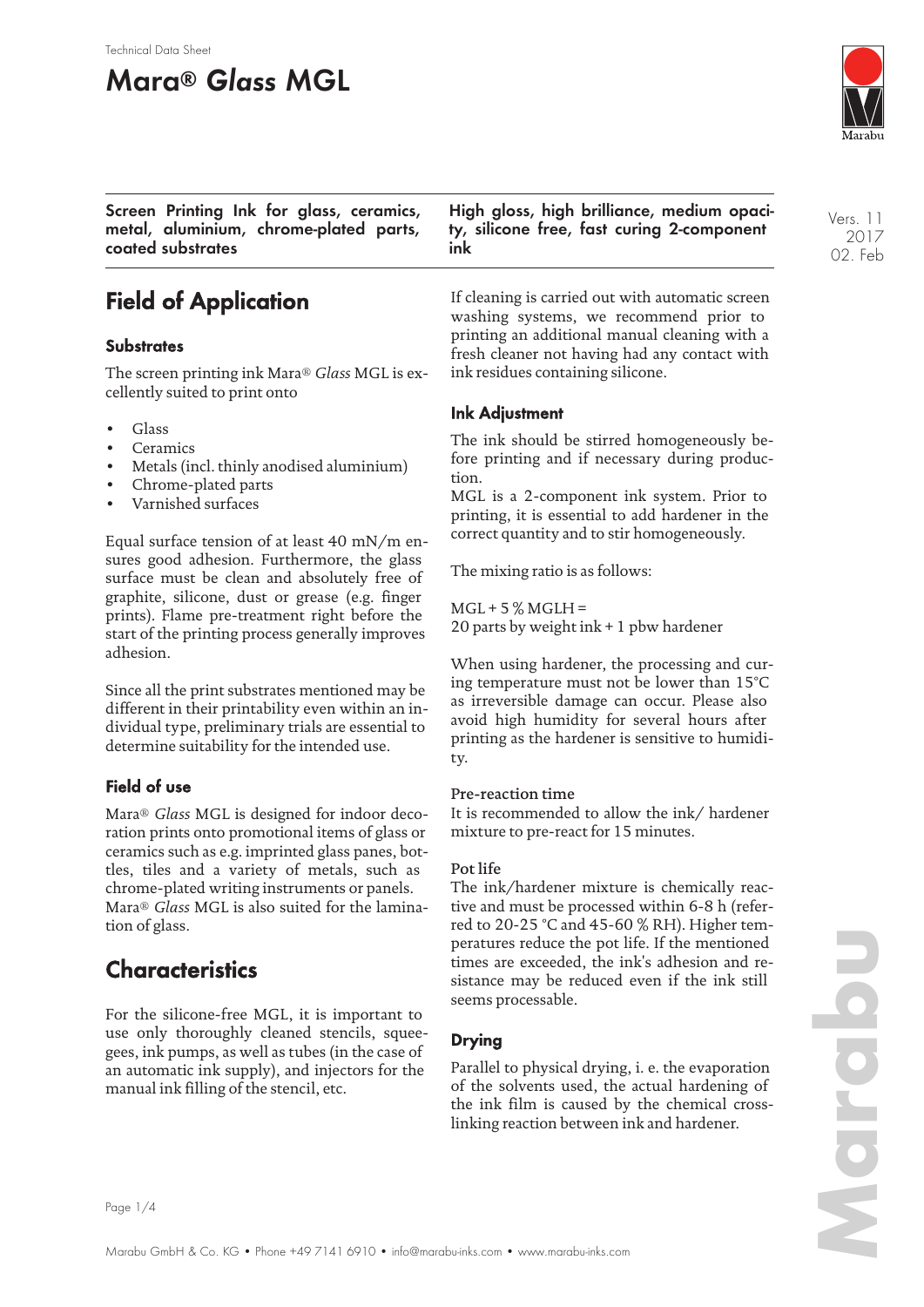# **Mara® Glass MGL**



The standard values concerning progressive cross-linking reactions (hardening) of the ink film (thickness  $5-12\mu$ ) are as follows:

| touch-dry      |       | 20 °C 30 min          |
|----------------|-------|-----------------------|
| overprintable  | 20 °C | $60 \,\mathrm{min}$   |
| final hardness |       | $20^{\circ}$ C 6 Tage |
|                |       | 140 °C 30 min         |

For multi-colour printing, please note that the previously printed ink films should not be entirely cured before the consecutive ink film is printed on it. Only after all ink films have been applied, they should be baked.

### **Fade resistance**

Only pigments of high fade resistance are used in the Mara® *Glass* MGL range. Please note, however, that MGL is not suited for outdoor applications with direct sun irradiation or humidity contact as the epoxy resin tends to chalk and as a consequence, the shades will change their original colour soon. The pigments used are resistant to solvents and plasticizers.

### **Stress resistance**

After proper and thorough drying, the ink film exhibits outstanding adhesion, as well as rub, and scratch resistance. The printed ink film must be tempered for 30 min at 140°C.

Dish washer resistance:

• Domestic dish washer at least 400 cycles (65° C at 130 min with customary cleaner Type B/ low alkaline detergent)

• Winterhalter glass washer (85° C at 3 min): at least 2000 cycles

Chemical Resistance:

- Perfume: 24 h test, G1-test
- Ethanol and glass cleansing agent: 500 DRS
- Aceton/MEK: 50 DRS

Test device: Taber® Abraser 5700, DRS: Double Rub Strokes (350 g)

Humidity resistance:

- Condensation Water Test 70°C/100% RH/ 30 min
- Cold Water Immersion Test / 24h

In order to increase the mechanical resistance, we recommend an overprint with MGL 910. Bright colour shades, e.g. white, may darken if the print is constantly exposed to temperatures > 40° C. If the drying/curing process takes place at room temperature, the resistance will generally be reduced. Preliminary trials are essential.

### **Range**

### Basic Shades

| 920 | Lemon            |
|-----|------------------|
| 922 | Light Yellow     |
| 924 | Medium Yellow    |
| 926 | Orange           |
| 930 | Vermilion        |
| 932 | Scarlet Red      |
| 934 | Carmine Red      |
| 936 | Magenta          |
| 950 | Violet           |
| 952 | Ultramarine Blue |
| 954 | Medium Blue      |
| 956 | Brilliant Blue   |
| 960 | Blue Green       |
| 962 | Grass Green      |
| 970 | White            |
| 980 | Black            |

### High Opaque Shades

| 122 | High Opaque Light Yellow     |
|-----|------------------------------|
| 124 | High Opaque Medium Yellow    |
| 130 | High Opaque Vermilion        |
| 132 | High Opaque Scarlet Red      |
| 136 | High Opaque Magenta          |
| 150 | High Opaque Violet           |
| 152 | High Opaque Ultramarine Blue |
| 156 | High Opaque Brilliant Blue   |
| 162 | High Opaque Grass Green      |
| 170 | Opaque White                 |
| 180 | Opaque Black                 |
|     |                              |

181 Opaque Black 188 Deep Black

### Press-Ready Metallics

|     | 11055 11066, 11106611105 |
|-----|--------------------------|
| 191 | Silver                   |
| 192 | Rich Pale Gold           |
| 193 | Rich Gold                |

#### Etch Imitation Effects

| 914 | Satin Transparent Varnish |
|-----|---------------------------|
| 916 | Structured Varnish        |

### Further Products

910 Overprint Varnish

Vers. 11 2017 02. Feb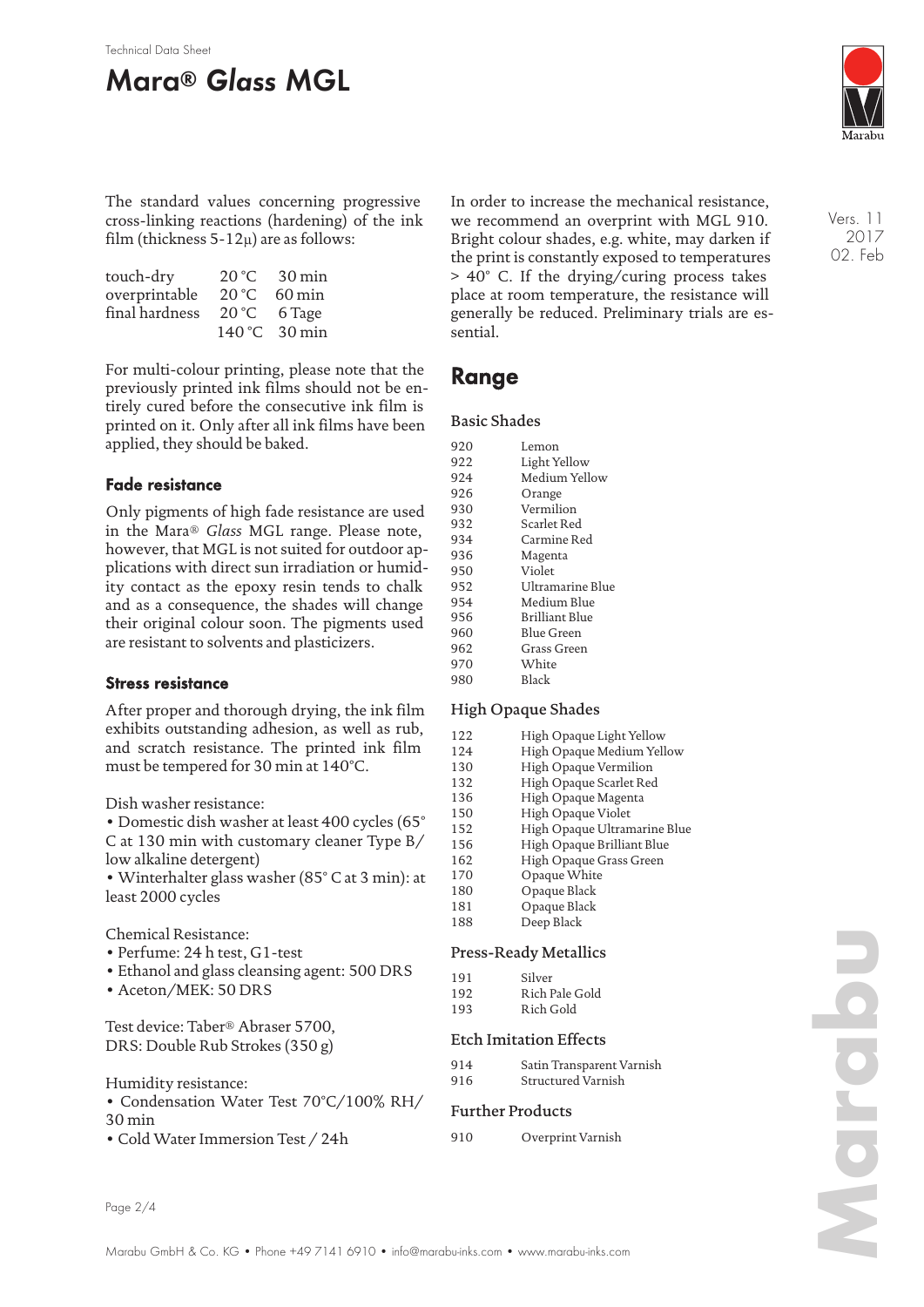#### Technical Data Sheet

# **Mara® Glass MGL**



#### Colour Pastes

| 622 | Yellow |
|-----|--------|
| 632 | Red    |
| 652 | Blue   |
| 670 | White  |

#### MGL 181 is more matt than MGL 180.

The highly pigmented Mara® *Glass* MGL pastes (622 - 670) allow virtually unlimited mixing possibilities at increased colour strength. They are intended for mixing purposes only and must not be used undiluted.

All shades are intermixable. To maintain the special characteristics of this outstanding ink range (e.g. silicone free), Mara® *Glass* MGL should not be mixed with other ink types or other auxiliaries.

All basic shades are included in our Marabu-ColorFormulator (MCF). They build the basis for the calculation of individual colour matching formulas, as well as for shades of the common colour reference systems HKS®, PAN-TONE®, and RAL®. All formulas are stored in the Marabu-Color Manager software.

### **Auxiliaries**

| <b>MGLH</b>     | Hardener                      | 5%        |
|-----------------|-------------------------------|-----------|
| <b>MGLV</b>     | Thinner                       | $1 - 15%$ |
| SV 11           | Retarder                      | $1 - 15%$ |
| MP              | Matting Powder                | $1 - 3%$  |
| VM <sub>2</sub> | Levelling Agent               | $1 - 3%$  |
| OP 170          | Opaquing Paste                | $0 - 15%$ |
| UR <sub>3</sub> | Cleaner (flp. $42^{\circ}$ C) |           |
| UR <sub>4</sub> | Cleaner (flp. 52°C)           |           |
| UR <sub>5</sub> | Cleaner (flp. 72°C)           |           |
|                 |                               |           |

Shortly before use, the hardener should be stirred into the ink. MGLH is sensitive to humidity and is always to be stored in a sealed container.

Thinner MGLV is added to the ink/hardener mixture to adjust the printing viscosity.

For slow printing sequences and fine motifs, it may be necessary to add retarder to the thinner. For an additional thinning of the ink containing retarder, only pure thinner should be used.

By adding Matting Powder MP the ink film can be matted individually (preliminary trials in terms of adhesion and resistance are essential, white shades addition max. 2%).

Printing Modifier VM 2 (silicone-free) can be added to rectify flow problems. An excessive amount reduces the intercoat adhesion.

By adding Opaquing Paste 170, the opacity of the colour shades 920 - 962 can significantly be increased without considerably influencing the chemical and dry abrasion resistance.

The cleaners UR 3 and UR 4 are recommended for manual cleaning of the working equipment. Cleaner UR 5 is recommended for manual or automatic cleaning of the working equipment.

### **Printing Parameters**

All types of commercially available polyester fabrics and solvent-resistant stencils can be used. For a good opacity on coloured substrates, we recommend a mesh count between 68-64 and 90-48, for printing fine details 100-40 to 120-34. A suitable mesh count for thin ink films is 165-27.

### **Shelf Life**

Shelf life depends very much on the formula/ reactivity of the ink system as well as the storage temperature. The shelf life for an unopened ink container if stored in a dark room at a temperature of 15 - 25 °C is:

• 2.5 years for the basic shades 920 – 932, 950 - 980 and 180, 188, 910, 914, 916

• 2 years for the basic shades 934, 936

• 1 year for the Metallics 191 - 193, Colour Pastes 622 - 670, and High Opaque shades 122-170, 181

Under different conditions, particularly higher storage temperatures, the shelf life is reduced. In such cases, the warranty given by Marabu expires.

Vers. 11 2017 02. Feb